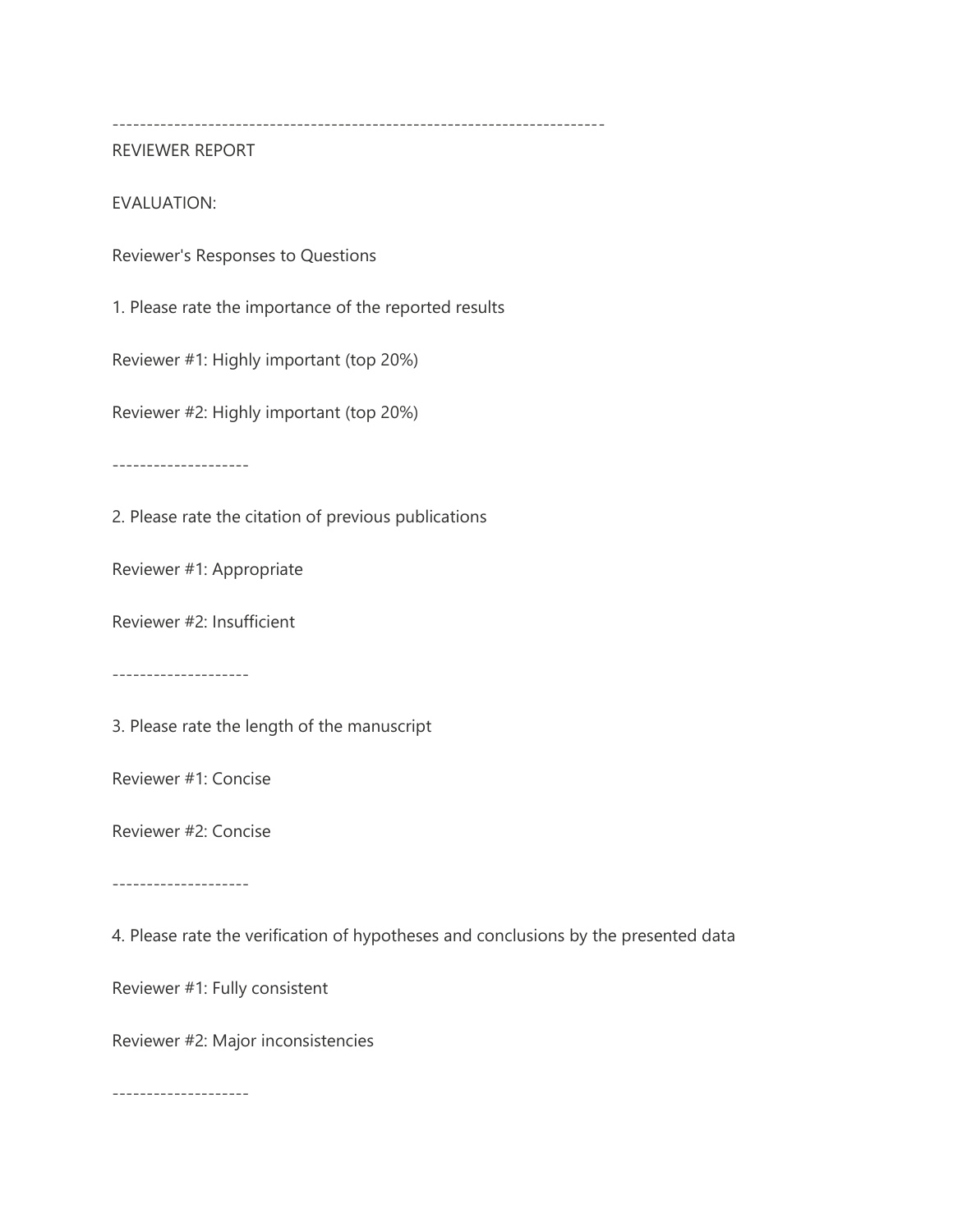5. Please indicate which other journal you consider more appropriate

Reviewer #1: (No Response)

Reviewer #2: (No Response)

COMMENTS TO AUTHOR:

Reviewer 1: The authors of manuscript anie.201812529 describe some interesting chemistry observed with vinyl-substituted diphosphenes. They have reacted CAAC 1 with two different phosphaalkynes at ambient temperature obtaining the diphosphenes 2 and 3 in good yields. If the reaction is performed at low temperature (-20 °C), the monophosphorus phosphirene intermediates 4 and 5 were obtained which dimerize rapidly upon heating giving 2 and 3. In addition, the unsymmetrical divinyl diphosphene 6 was obtained from equimolar amounts of 1 and two different phosphaalkynes while the symmetrical divinyl diphosphene derivatives 2 and 3 do not rearrange into the unsymmetrical derivative 6. The bonding situation in divinyl diphosphene 3 was also investigated with DFT methods.

The divinyl diphosphene 3 was also reacted with elemental sulfur to give the unique dithiophosphorane 7 via cleavage of the P=P double bond. Diphosphene 3 also reacts with [AuCl(tht)] to give (most likely via cleavage of the P=P double bond and formation of a phosphinidene intermediate) the product of insertion of the phosphinidene into the Dipp substituent followed by coordination of the phosphorous atom to gold. The same insertion into the Dipp substituent was observed upon treatment of 2 and 3 with HOTf giving a sevenmembered C6P ring which can be considered a phosphorus-containing analog of the tropylium ion. The majority of the reactions described above have not been observed with the adducts obtained from NHCs and phosphaalkynes.

The manuscript discloses novel and interesting diphosphene reactivity which clearly advances the state of the art and is perfectly suitable for publication in Angew. Chem. New compounds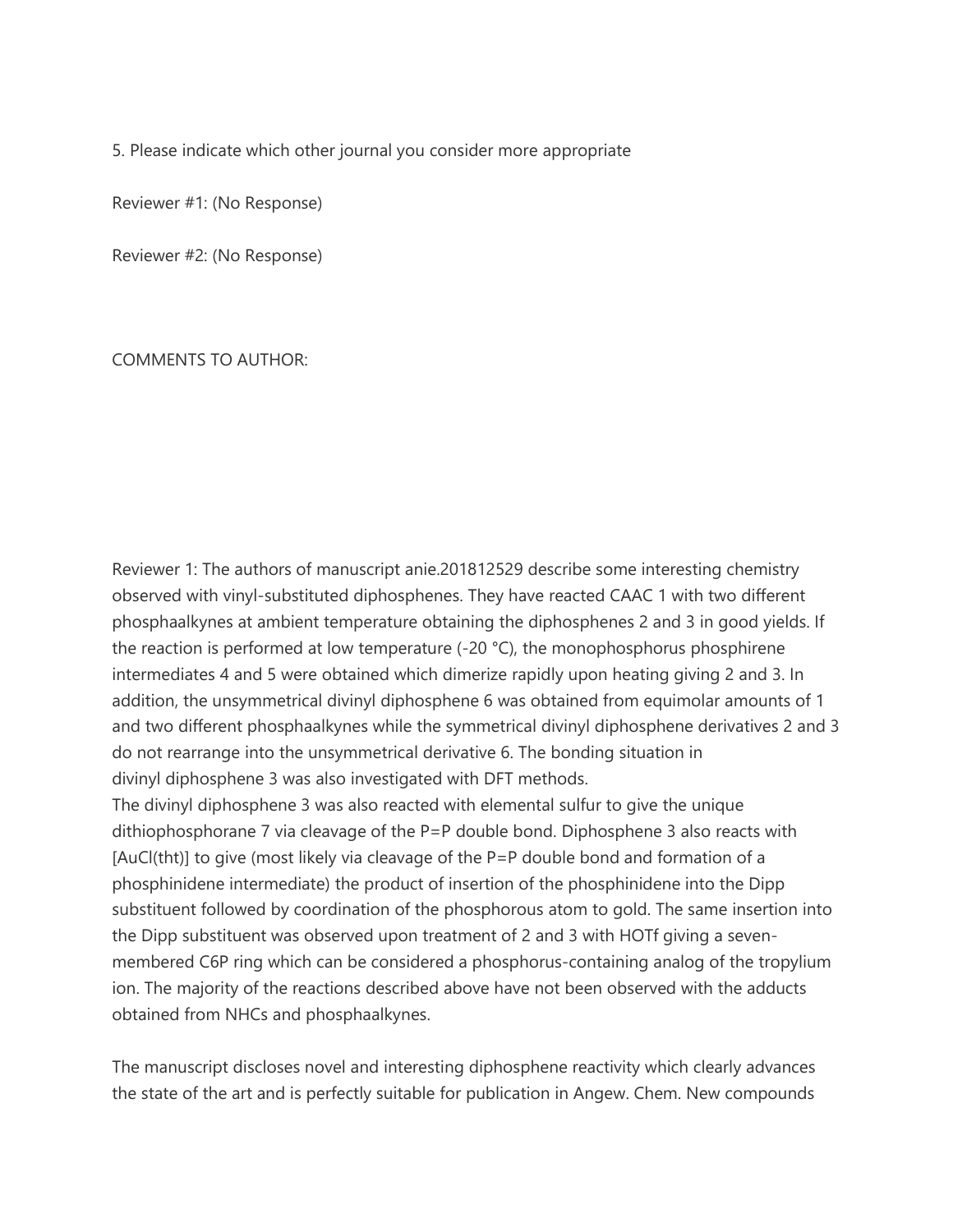have been fully charcterized and the conclusions drawn are supported experimentally.

The manuscript could be further improved by some editorial changes such as

- (tht)AuCl should be [AuCl(tht)] in accord with IUPAC regulations

- not everybody might be familiar with the term DAC and the authors might want to name the specific NHC used

- is the terminus dithioxophosporane correct? I would use dithiophosphorane

- the cleavage of the P=P double bond could proceed similarly to the cleavage of dicarbenes (tetraazafulvalenes) as described in Angew. Chem. Int. Ed. 2000, 39, 541-544 and the authors might wish to reference this publication.

Reviewer 2: This paper from Stephan group reports a rearrangement reactions of phosphirenes to form vinyl-substituted diphosphene derivatives. These diphosphenes further underwent P=P bond cleavage by a treatment with elemental sulfur, gold chloride, and methyl triflate. As a result, dithioxophosphorane, phosphepin-gold complex, and methylphosphepinium salt formed. All of these reactivity are new and should be described in ACIE. Because the discussion should be improved and some of data should be added to know the property of the compounds, the reviewer recommends major revision before the acceptance. Please find the comments before the revision.

1) In the second paragraph in the introduction should have structural information about the previously reported compounds being capable for P=P cleavage in Figure 1.

2) page 2, left, Figure 2 should have metrical parameters, especially for P-C, C=C, and C-N bonds, which should have information about conjugation between P=P and C=C bonds if it exists.

3) page 2, left, bottom line, explanation about "vinyl-substituted diphosphene 2" should have information about 13C-31P coupling on the vinylic carbon atom in 13C NMR spectrum. Same to 3.

4) page 2, right, 2nd column, the authors used "trans-" and "cis-". Are they correct in IUPAC nomencleature to describe the relationship between two alkyl groups?

5) page 2, right, last paragraph, the authors stated "while the HOMO (-5.88 eV) corresponds to the non-bonding lone pairs on P and the π orbitals of the vinyl substituents (Figure 3b), indicating the π-donating ability of vinyl substituents." What is the acceptor of vinylic π